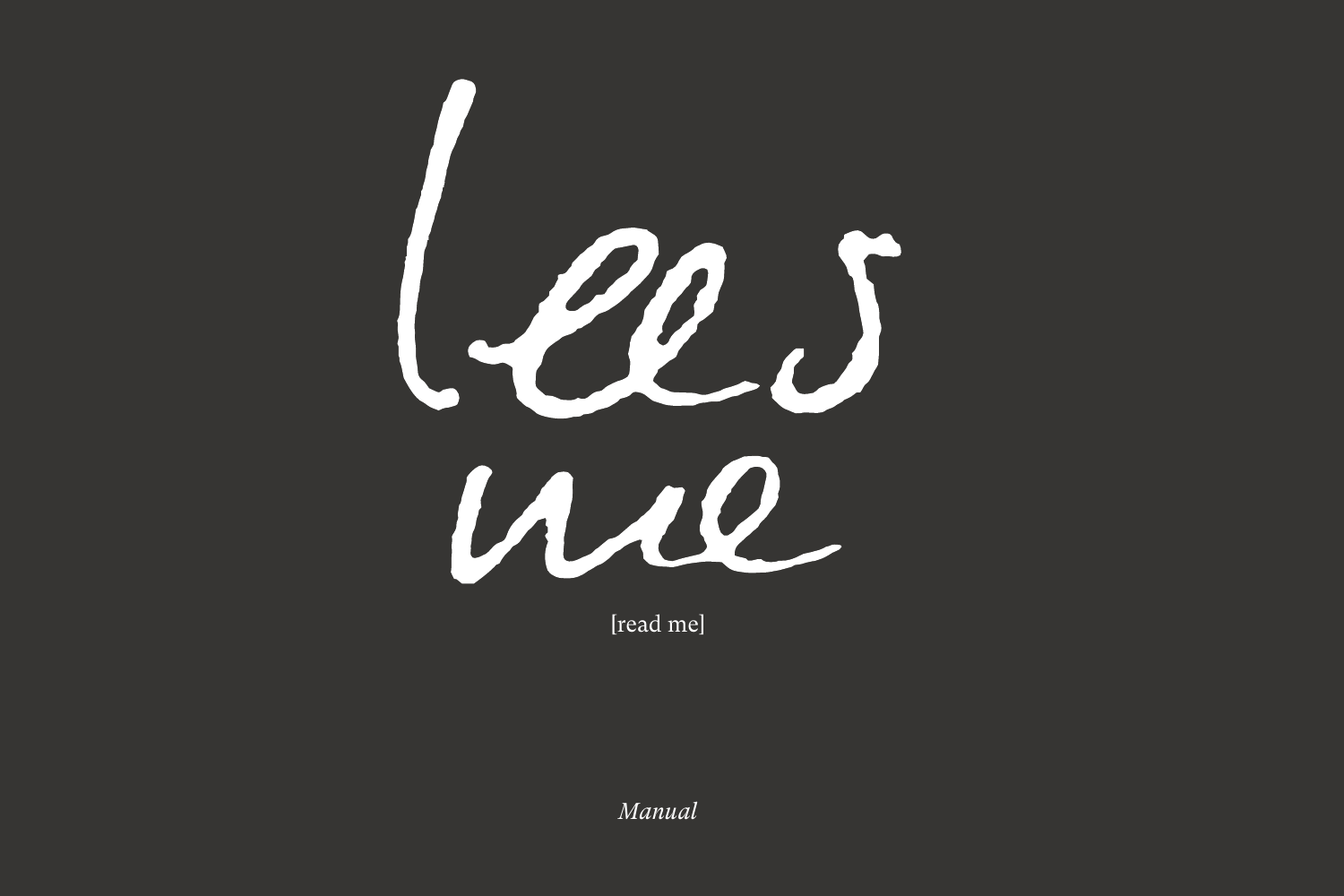This is a summary of the manual that we wrote for the original logbook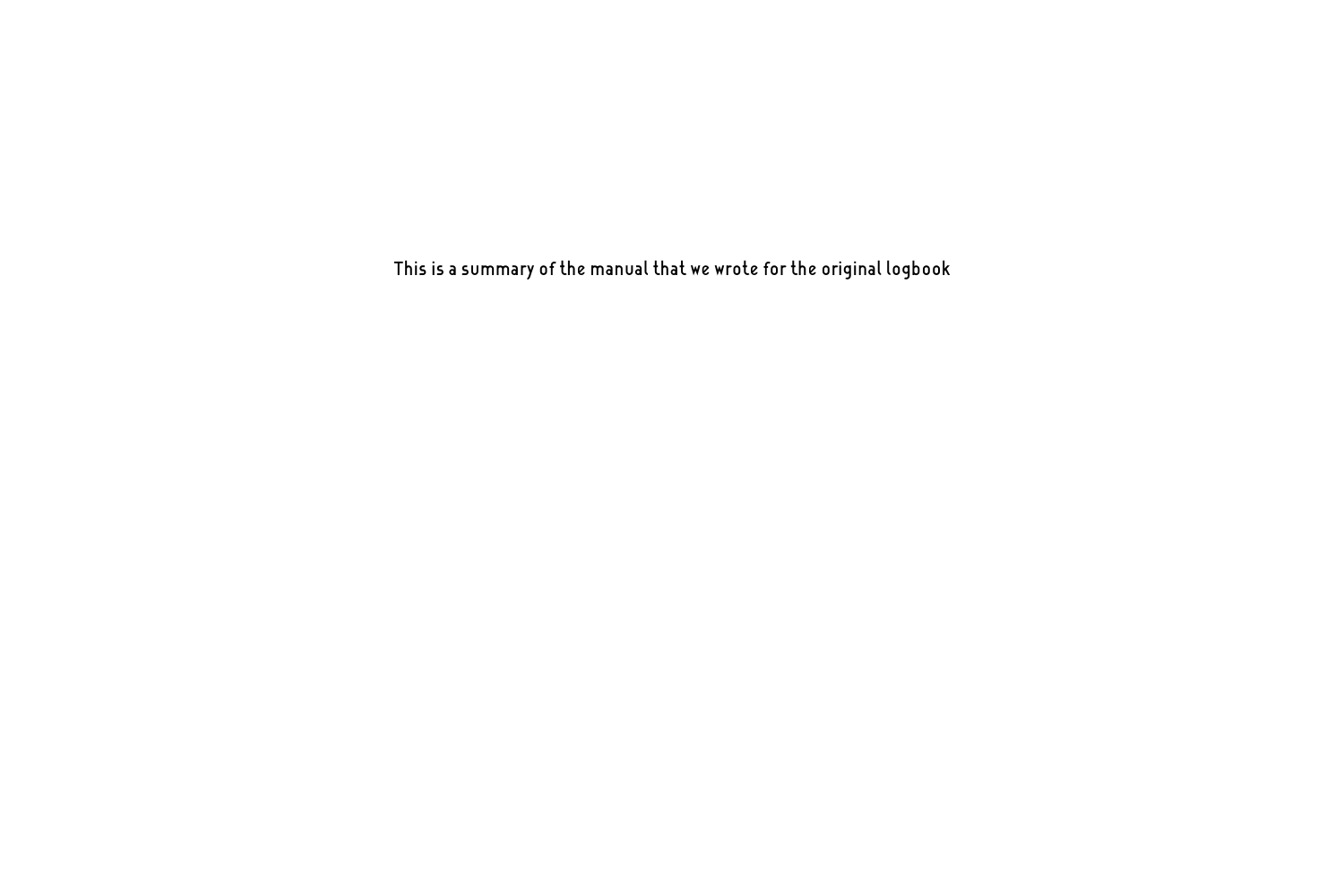#### Dear reader,

*Read me* (*Lees me*) is about Elles Kiers, artist, cook and instigator of culinary heritage. When did certain things really start? What is a character trait and what is a symptom? When did things really go off track? Is it possible to forget one's own talent? From 2014 onwards Elles gradually made less and less work until it finally stopped in 2019. Handwritten recipes were lost; a fire destroyed an important part of her work and archive. Now it is Alzheimer's disease that blurs even the memories of those works. As friends we decided to make this book as a tribute to Elles Kiers. We ask ourselves questions and search for what we still know but have to confess that sometimes memory also fails us.

For the making of this book we have access to the archive of Elles. Although much is missing from that archive, it still provides an overview of almost 30 years of artwork. The log that Elles kept about the pigs and the related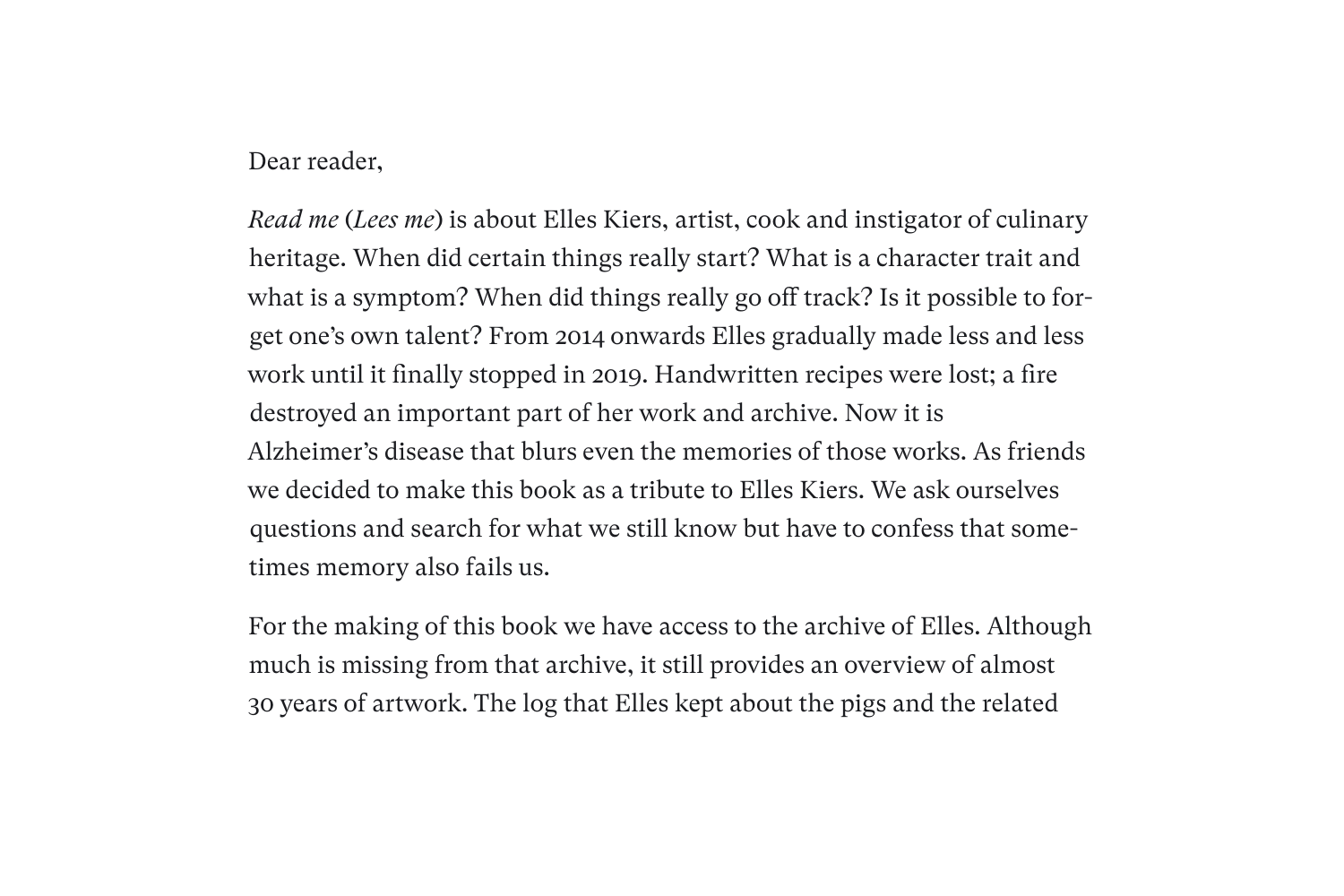events in and around two sea containers, which temporarily served as a pig farm on the border between Germany and the Netherlands in 2010, impressed us. The log is about the project *Pig Year* (*Varkensjaar*) that later culminated in the perennial project *Pig House* (*Varkenshuis*).

 In the logbook, Elles clearly shows her vision on the human and animal dimension of food and this way our desire to make a book became possible because the actual book was already written. We only had to provide context and clarify things to refresh the memory as some years passed. We have remained subservient to her log and let the soft voice of Elles resound. We have made her text as correct, clear and legible as possible. The temptation to 'improve' was there yet we have chosen to stay close to the words of Elles.

In this manual we provide information about the artistic development of Elles ahead of the *Pig Year* 2010, clarify certain concepts and events in the logbook and add to it where we find it helpful. In the epilogue we shortly mention the so-called Incomplete Cookbook that we are still working on.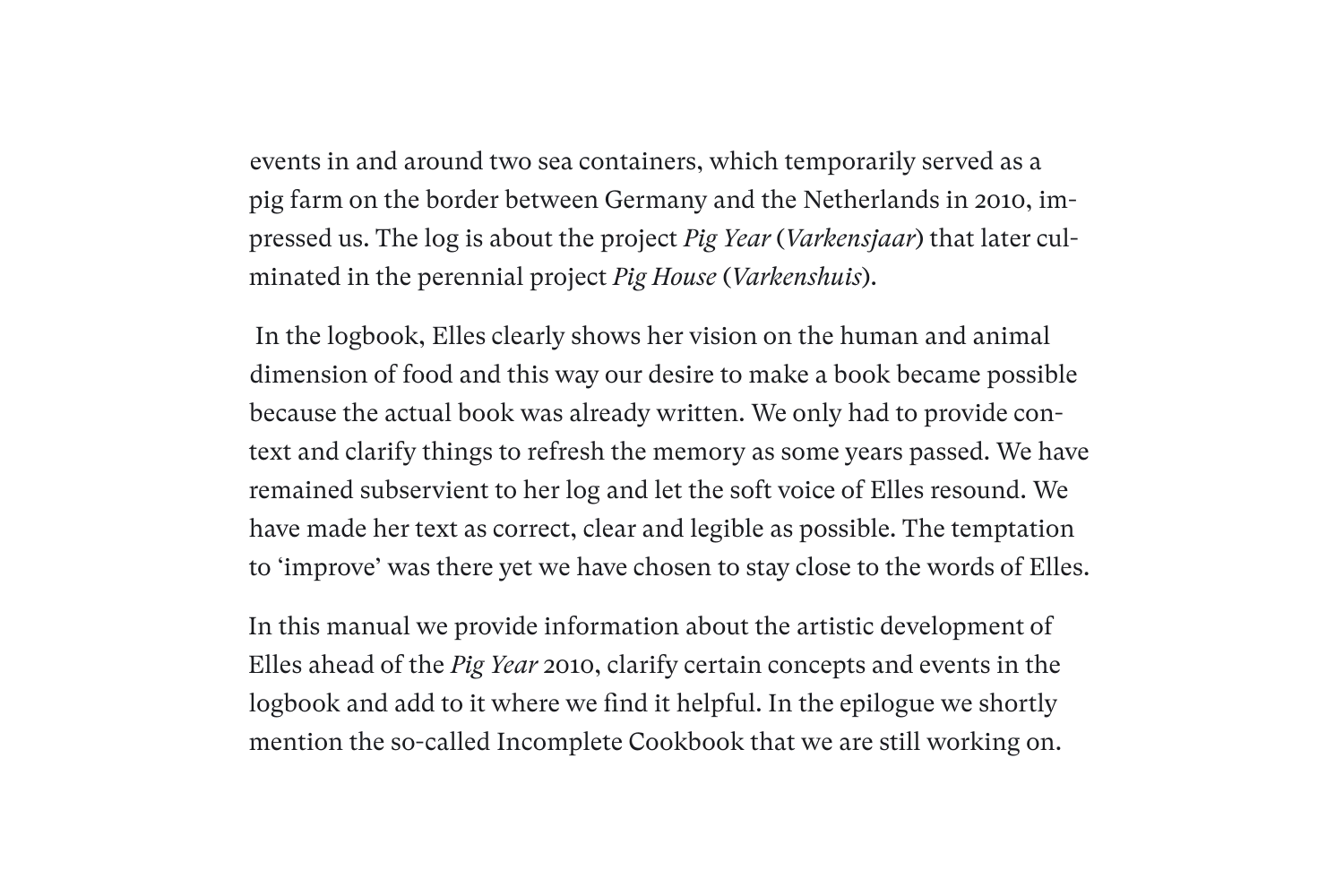"Eaters, that is, must understand that eating takes place inescapably in the world, that it is inescapably an agricultural act, and that how we eat determines, to a considerable extent, the way the world is used." Berry, 1990

In this statement we see the main theme from the work of Elles reflected. She often gave her edible art titles such as *Taste me* (*Proef me*) and *Sweet memory* (*Zoete herinnering*). To us it sounded pleasant and involved to give this whole log and manual the simple title *Read me*. We hope that the manual answers questions you may have while reading the log and that it may also provide answers to questions that you have not yet asked yourself.

With kind regards, Anna Dupon, Erin Stel, Henry Alles en Marike Splinter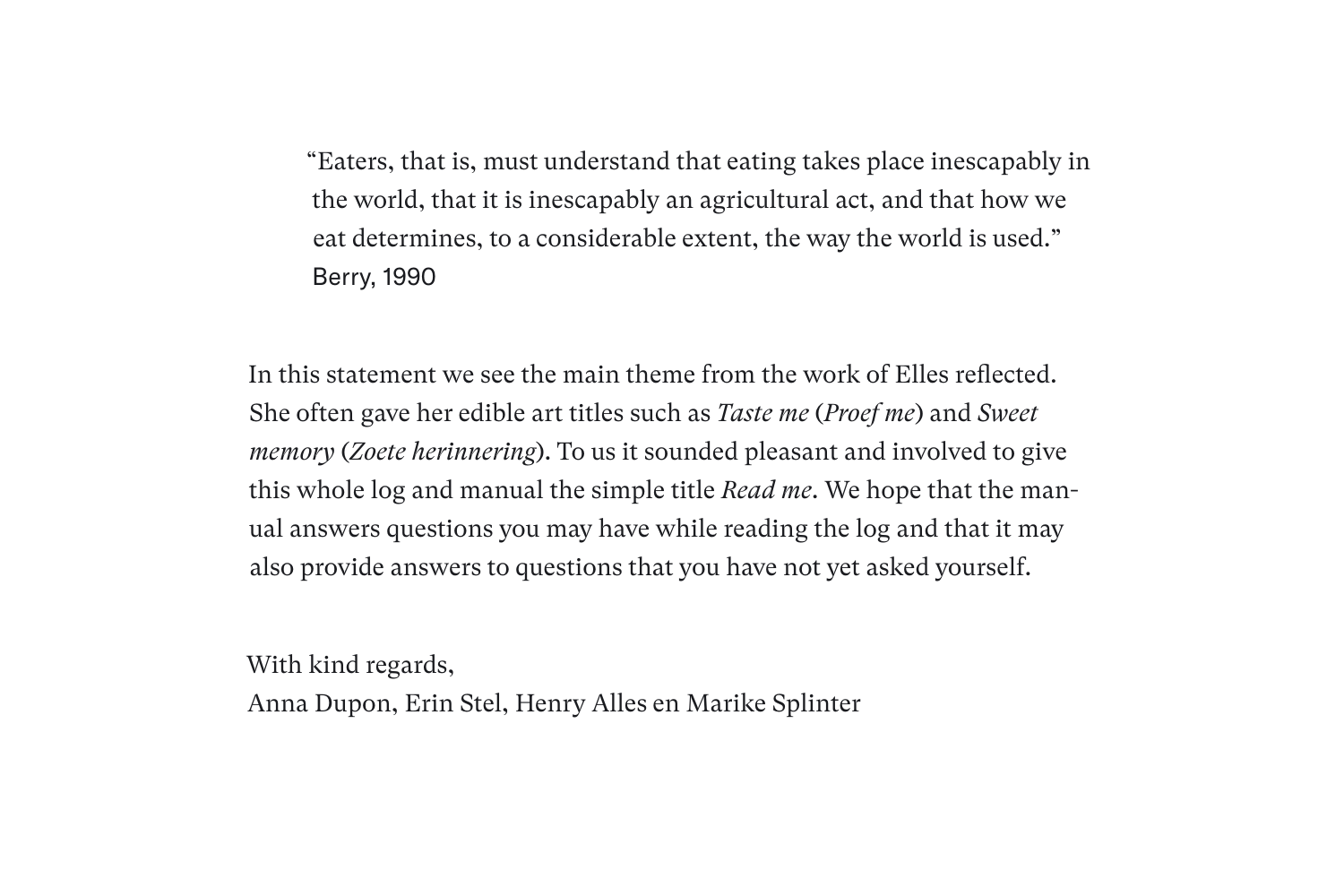#### 2000-2009

From the start of the theatre group PeerGrouP (2000), known for its site-specific theatre projects, Elles has been involved in various productions. When in 2004 the group started working from a wooden barrack in the prison-village of Veenhuizen, Elles set up a large professional kitchen. From 2004 until 2010 the group worked intensively in and with the village of Veenhuizen and Elles, together with Sjoerd Wagenaar and Henry Alles, became the artistic core around which many projects evolve (Schuring, 2007). Sjef Meijman, who would be doing the project *Pig Year* (2010) together with Elles, was already living in Veenhuizen and befriended the theatre group in an organic way.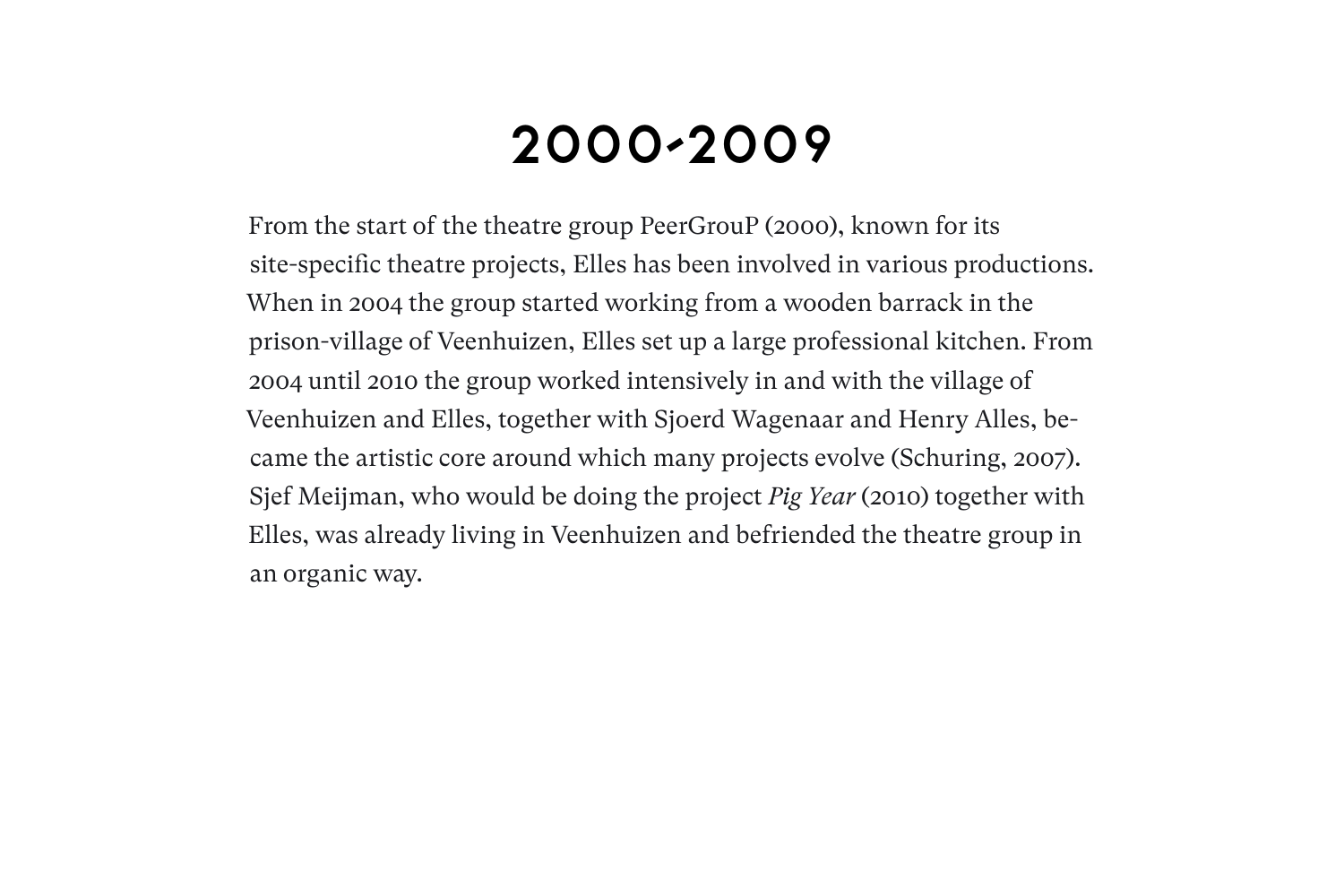In the public debate the idea prevailed that no farmer or artist could exist without subsidies. Those farmers and artists, meanwhile, were among the first to speak out that there was a subject that needed serious attention: food production and animal welfare. How can we coexist with animals? How can we proceed in the production of milk and meat? In 2009 these questions came together in Sjef's proposal to create and share a meal with farm animals. On the menu that Elles serves in the different projects we see new dishes such as the *Amer-sausage* (*Amerworstje*). And Sjef organizes *Tea with my pigs* (*Bij mijn varkens op de thee*) as he already has two pigs in his backyard in Veenhuizen. Soon Elles and Sjef set up the theatrical project *Butchery Donderen* (*Slagerij Donderen*) in which one of Sjef's pigs is processed and prepared. The design of the project turned out to be a clear preliminary study of working with pigs in art projects.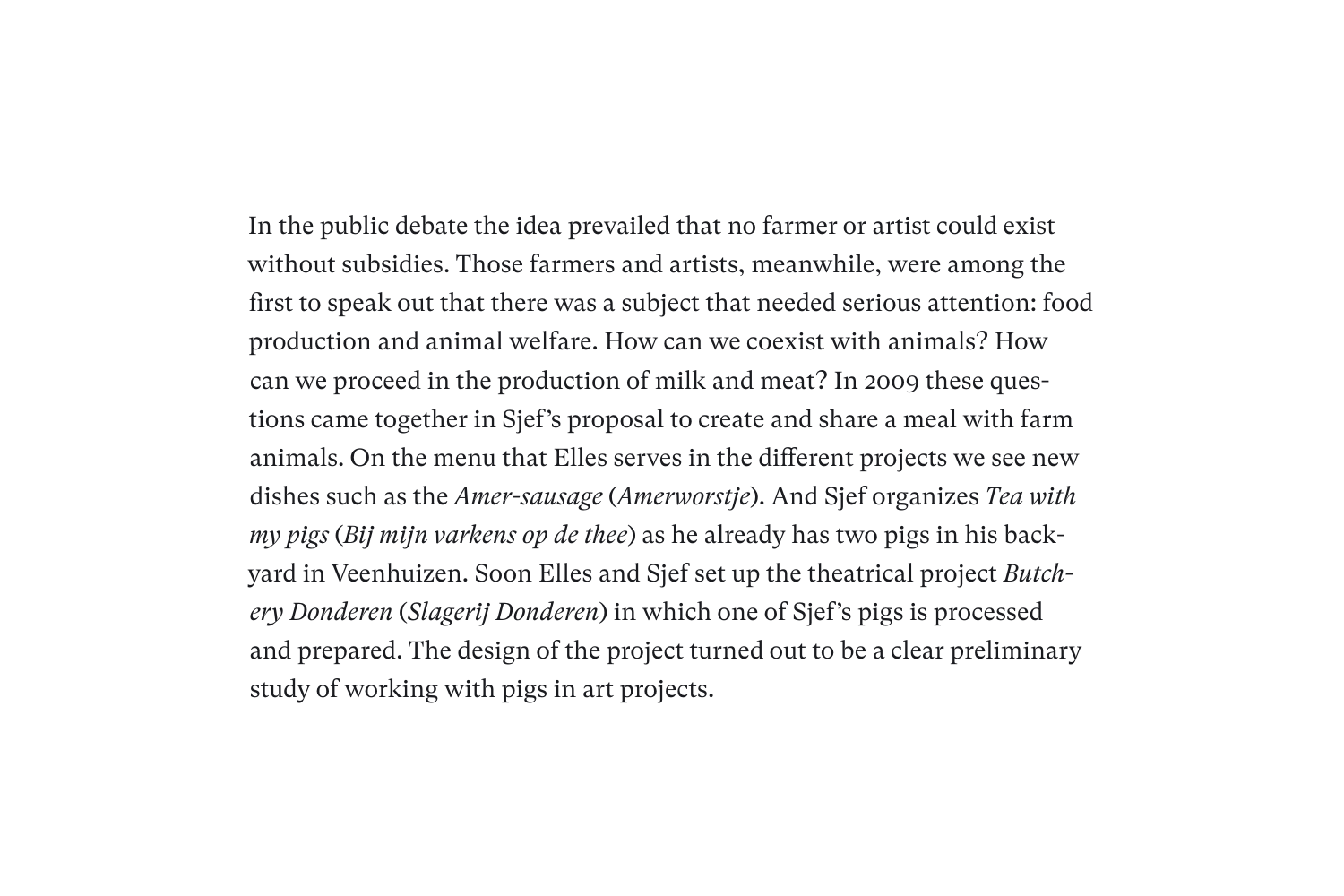#### 2010: Pig Year

After the successful collaboration in *Butchery Donderen*, Elles and Sjef declare 2010 to be the *Pig Year*. This was going to be a project in which visual and culinary arts come together with agriculture and livestock, and food production and animal welfare will receive attention: 'What is our food anyway?' 'Where does it come from?' The questions are studied by breeding, caring for and ultimately slaughtering and preparing four pigs. An important part of the *Pig Year* will be the stay in a mobile farm, the *P.A.I.R.* (Portable Artist In Residence). Elles and Sjef settled there in August, together with the pigs, on the border between the Netherlands and Germany. From there they conducted research into the origin of the specific Bunte Bentheimer breed and into the way pigs were and are kept in this border region called Bentheim. The intention was to set up the pasture in such a way that the pigs can root on the border in both countries.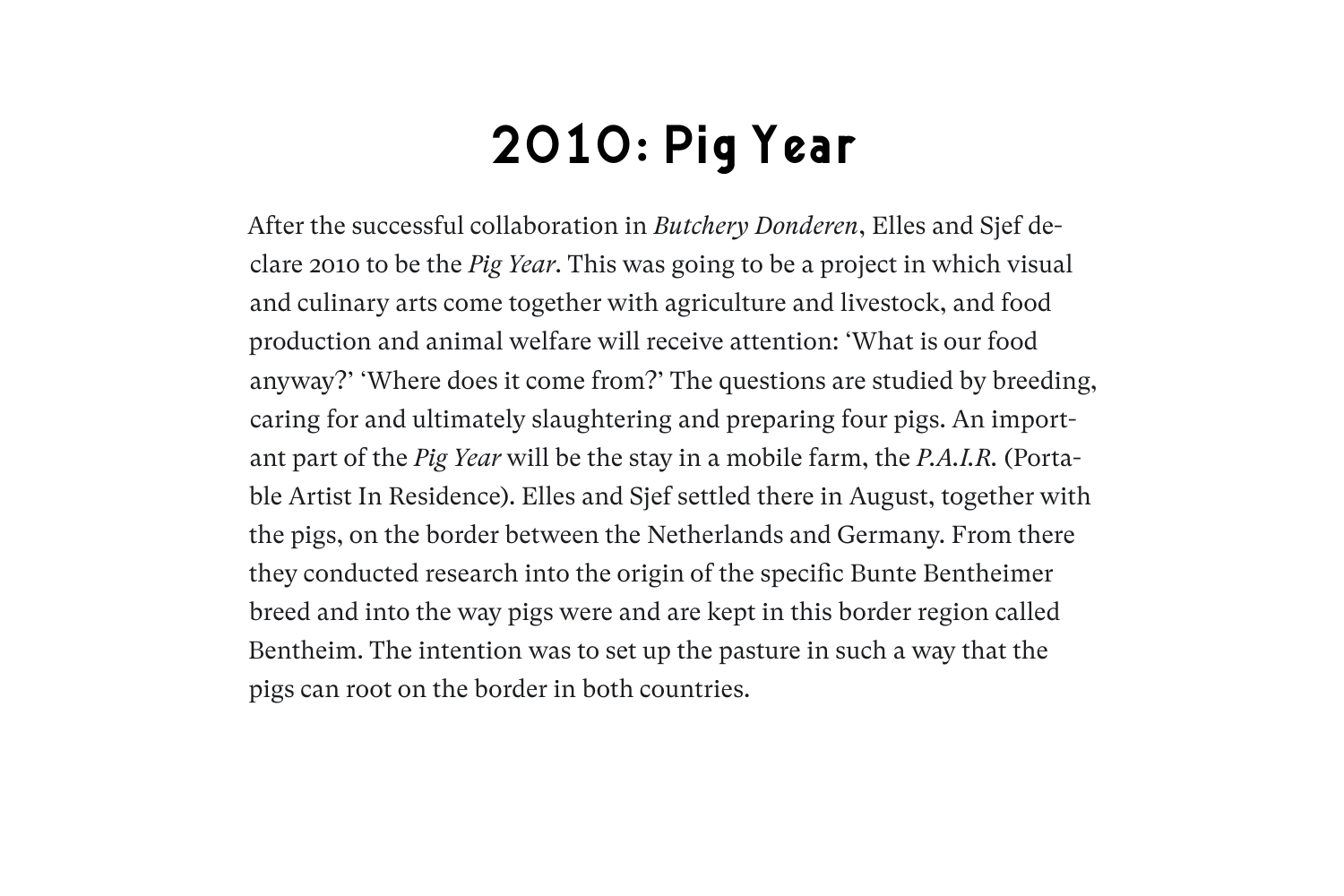## August 20

The *P.A.I.R* has been built up in a field, part of an industrial terrain that is shared by the neighbouring municipalities in Germany and the Netherlands. The *P.A.I.R.* functions as a living and working accommodation for the artists, farm assistants and pigs. Earlier that year the *P.A.I.R.* stood on the foundations of a former monastery in the province of Friesland, in the prison-village of Veenhuizen and is now located on the border between the Netherlands and Germany near the municipalities of Coevorden and Emlichheim.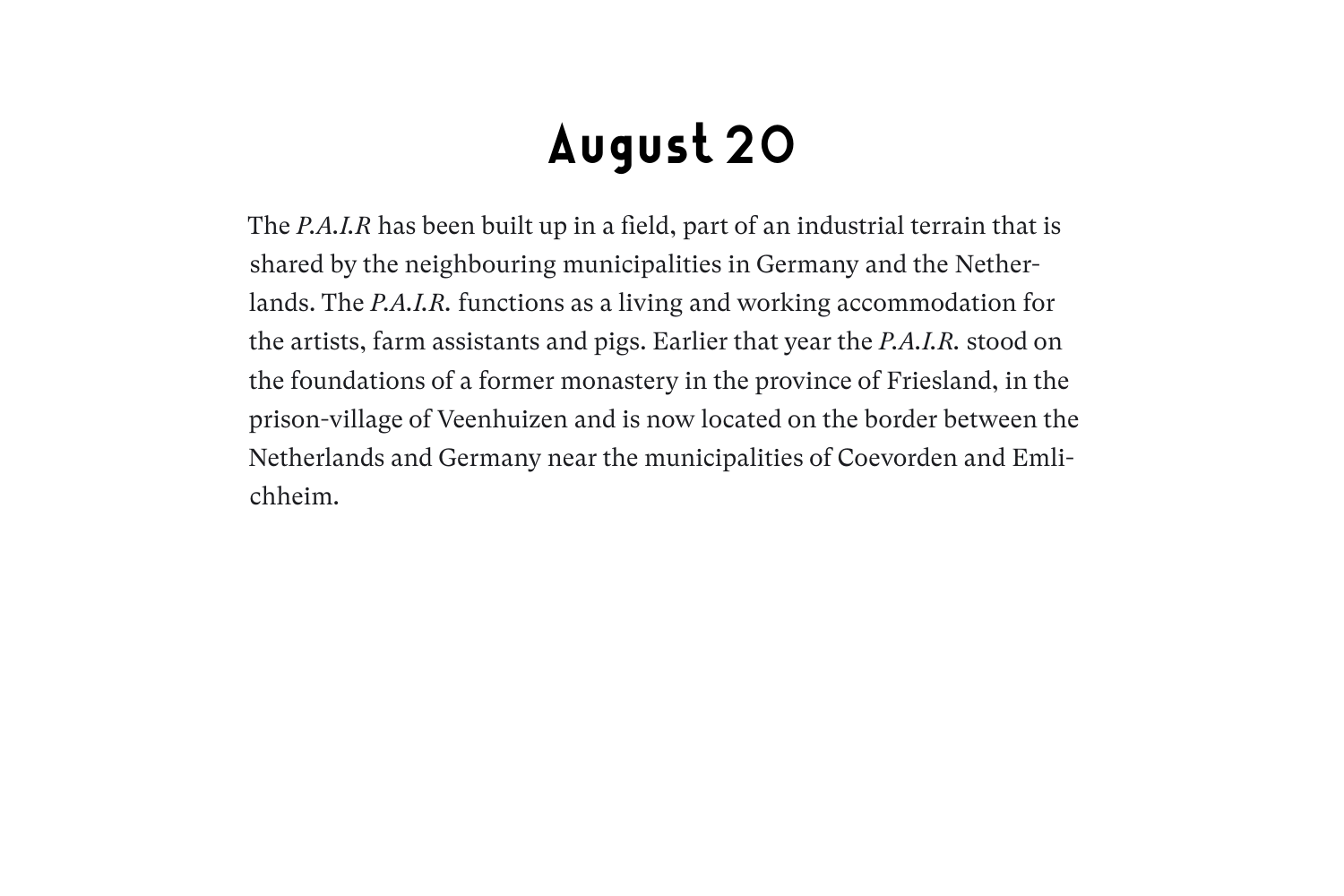## August 21

Today the first farm assistant arrives: Paul Bos from the Haarlemmermeer (a municipality in the west of the Netherlands in a polder, consisting of land reclaimed from water). In his capacity as a scientist, Paul was already involved in the subject of pig farming together with another farm assistant, Onno van Eijk. Coincidentally, around 2010 initiatives were developed by scientists as well as hobby farmers/artists to enable local small-scale production of pork that would also be sold on a small scale. With as little transport as possible, since transport is known to have a negative effect on animal welfare and energy consumption. It was becoming more and more difficult to find a local slaughterhouse with the required certificates, as there were not many butchers left with a slaughter practice of their own.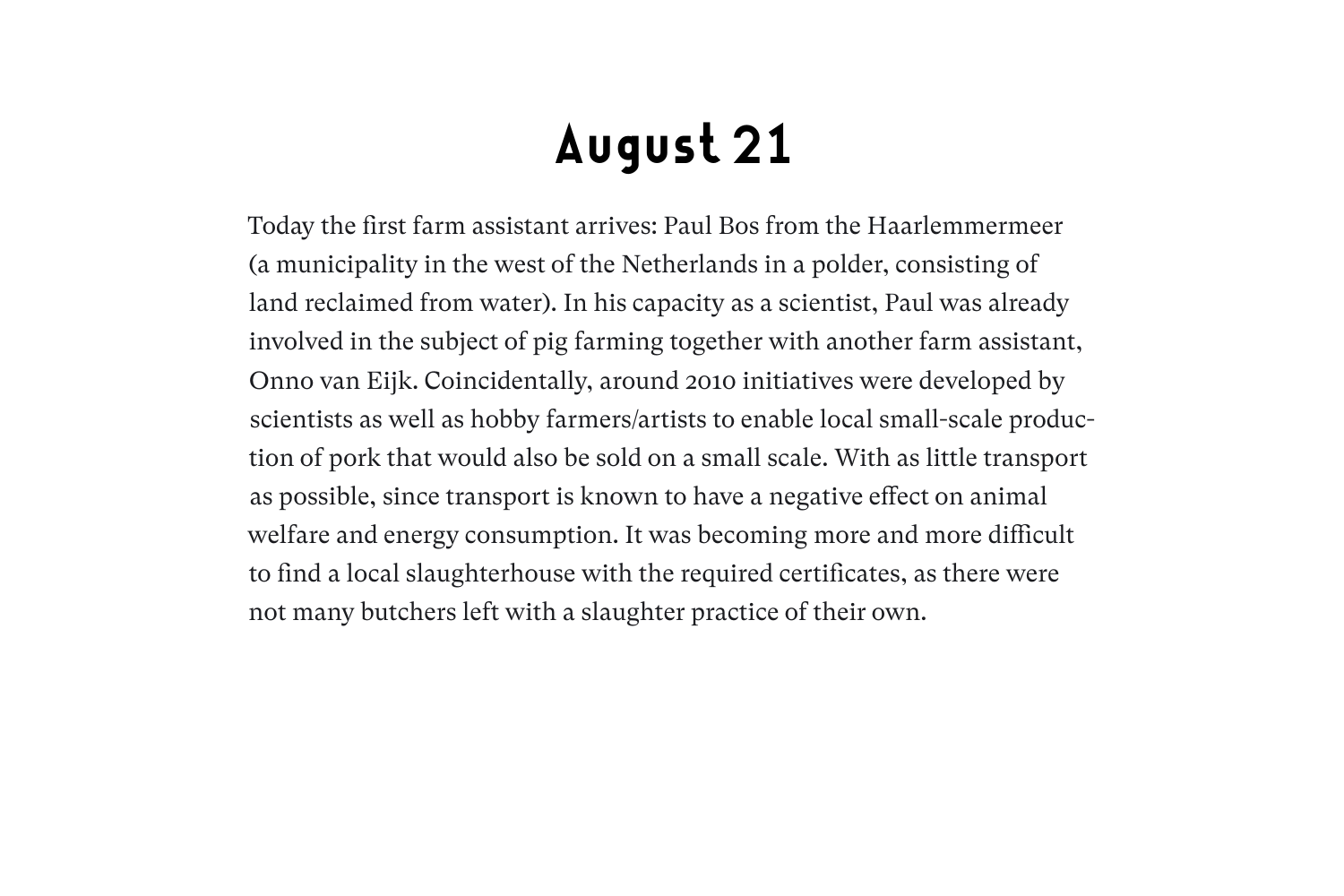Mobile slaughter houses only became popular in later years and rightly received strong criticism; it turned out, among other things, that mainly wrecked (less mobile/ill) animals were slaughtered on site in order to make the meat available for the market. Economic growth in the agricultural sector once again comes at the expense of animal welfare.

The mentioned *Groeneveld Forum 2010* took place at Groeneveld Castle in Baarn discussing *Rooting in the relationship between animals and humans*. The program for this forum was developed in collaboration with the theatre group PeerGrouP. The invitation to guests stated:

"During the forum, Elles Kiers and Sjef Meijman herd pigs on the Groeneveld estate and take the animals for a walk through Baarn. When herding pigs, the relationship with the animal is much more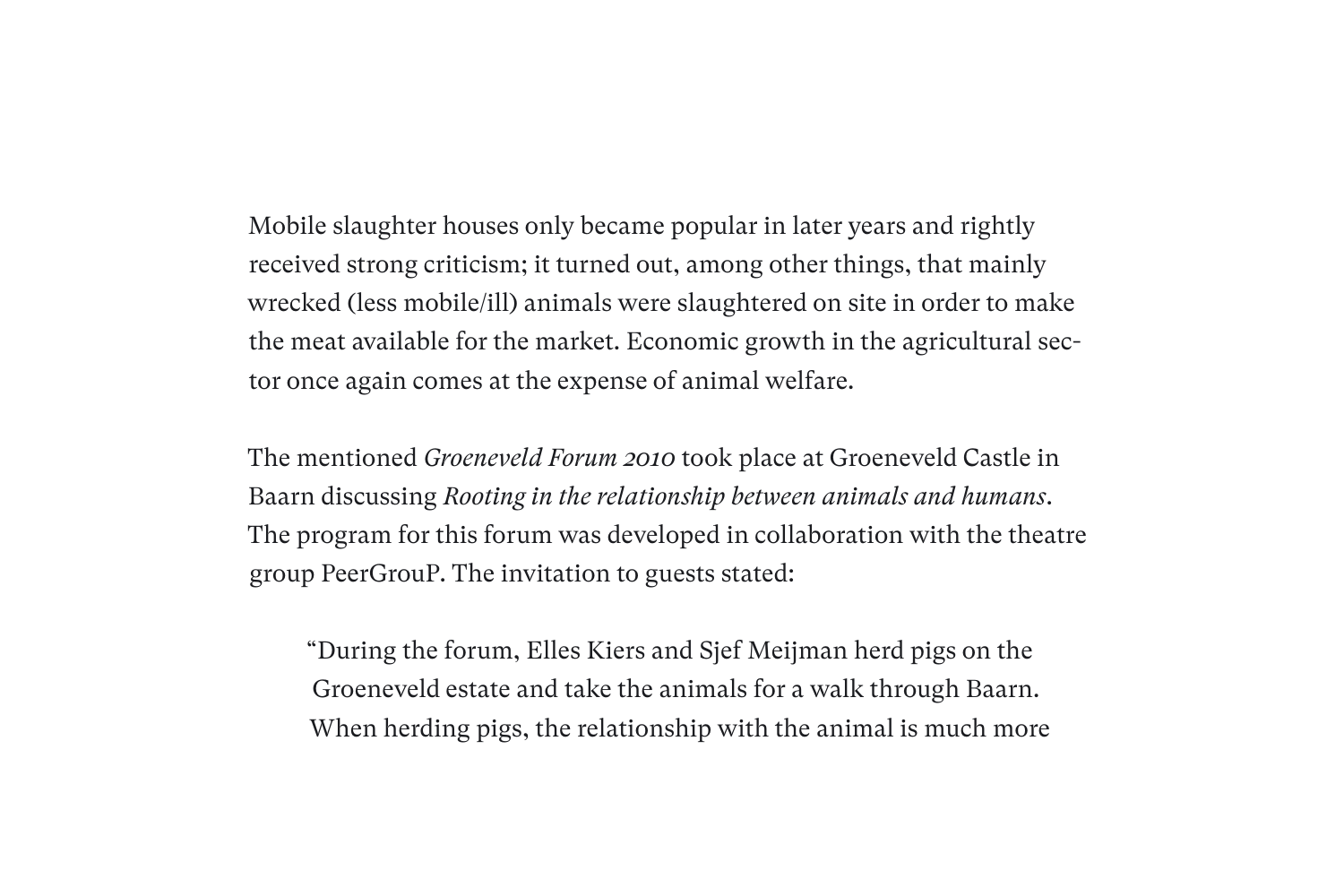direct and visible than in the current mostly anonymous industrial systems of pig farming. The idea is that through 'individual' contact with the pig, the debate shifts from pigs in general to these specific animals." Groeneveld Forum, 2010

The undoubtedly lively conversation between Elles and Paul Bos is reflected in the log, including a vague memory of the Maasai: The Maasai are a nomadic people living in Kenya and Tanzania. The memory could possibly concern the pastoral (shepherd-keeping) husbandry there, where man and animal live together under the same conditions and where slaughter takes place within the herd as a necessary act with respect for the animal's being.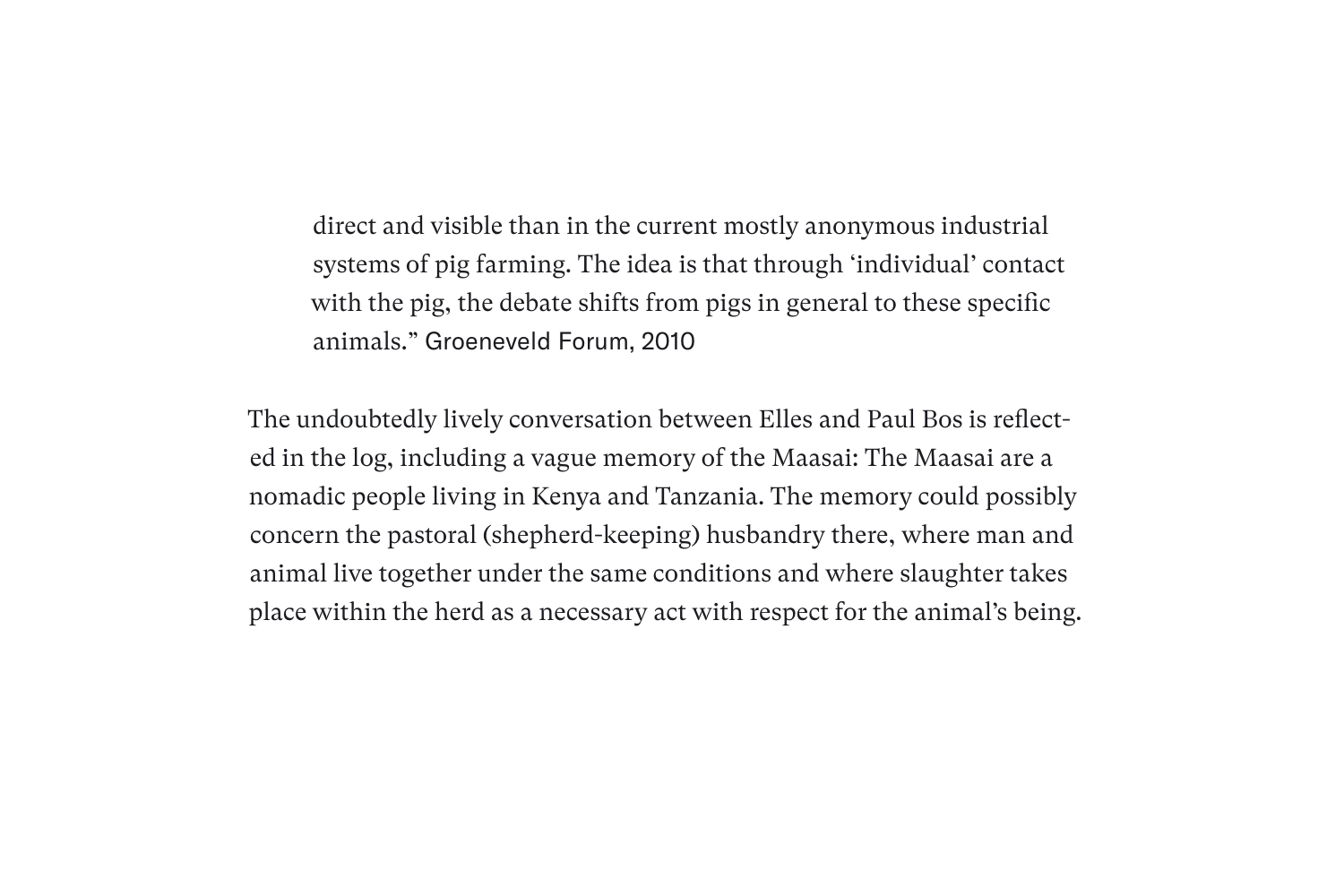## August 22

The mentioned *Randstad* is a ring shaped megalopolis: a ring of cities close to each other (a.o. Amsterdam, Utrecht, Rotterdam and The Hague). It is situated in the western part of the Netherlands and covers a large part of what is called Holland.

Possibly first suggested by the stud farmer, the follow-up and perennial project *Pig House* did visit more urban territories in de Randstad and thereby drew a lot more attention from people that both cheered or criticized the project with pigs. The debate often shifted between pigs in general and the individual pigs in the different *Pig Houses*. In 2021 Ramsey Nasr, national poet, writer and actor, describes the debate in his book *De Fundamenten*, in which he uses the *Pig House* project in Rotterdam (2013-2014, the sequel to *Pig Year*) as an important artwork in this debate.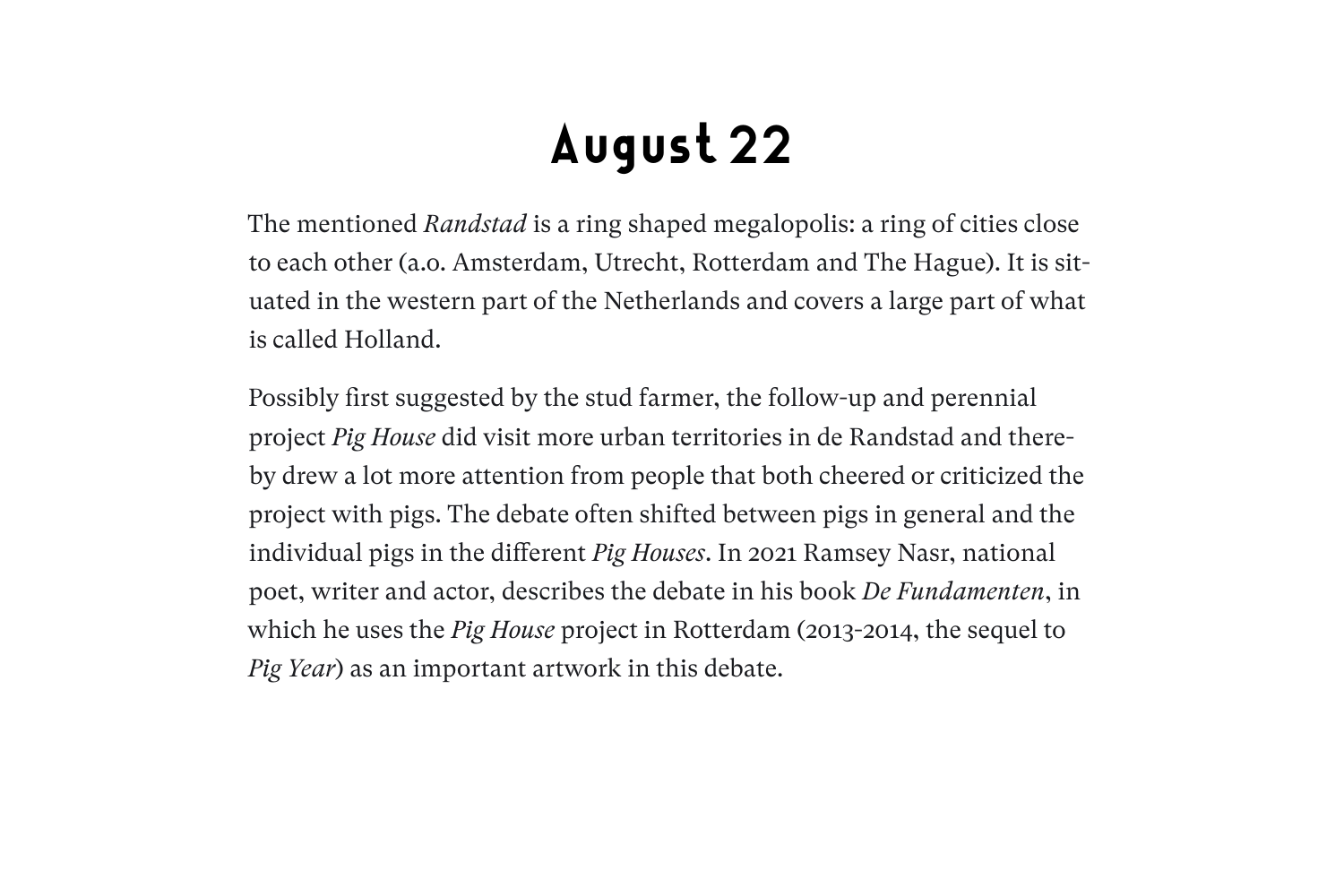#### August 24

"Whether we can still do that; slaughter the pigs?" At a later date Elles writes specifically about the slaughter of Bom:

"BOM. Monday morning half past six with a heavy heart we led Bom to the butcher. The butcher was very friendly and explained again what exactly was going to happen... It - was a short walk from the cattle trailer to the door of the butchery and I said: "Are you coming with me, Bom?" And he walked with us into the butchery. Behind a gate in the butchery were three other pigs, Berkshire males with pitch-black hair. They greeted and sniffed each other, an odd social image. We petted and cuddled some more, Bom just walked quietly with us. He had to stay put behind a fence and was sprayed wet around his neck (he clearly didn't like this) immediately after which the butcher put the electrocution pliers on his neck and I think it was no more than a second and then he was gone. Immediately after that the butcher put the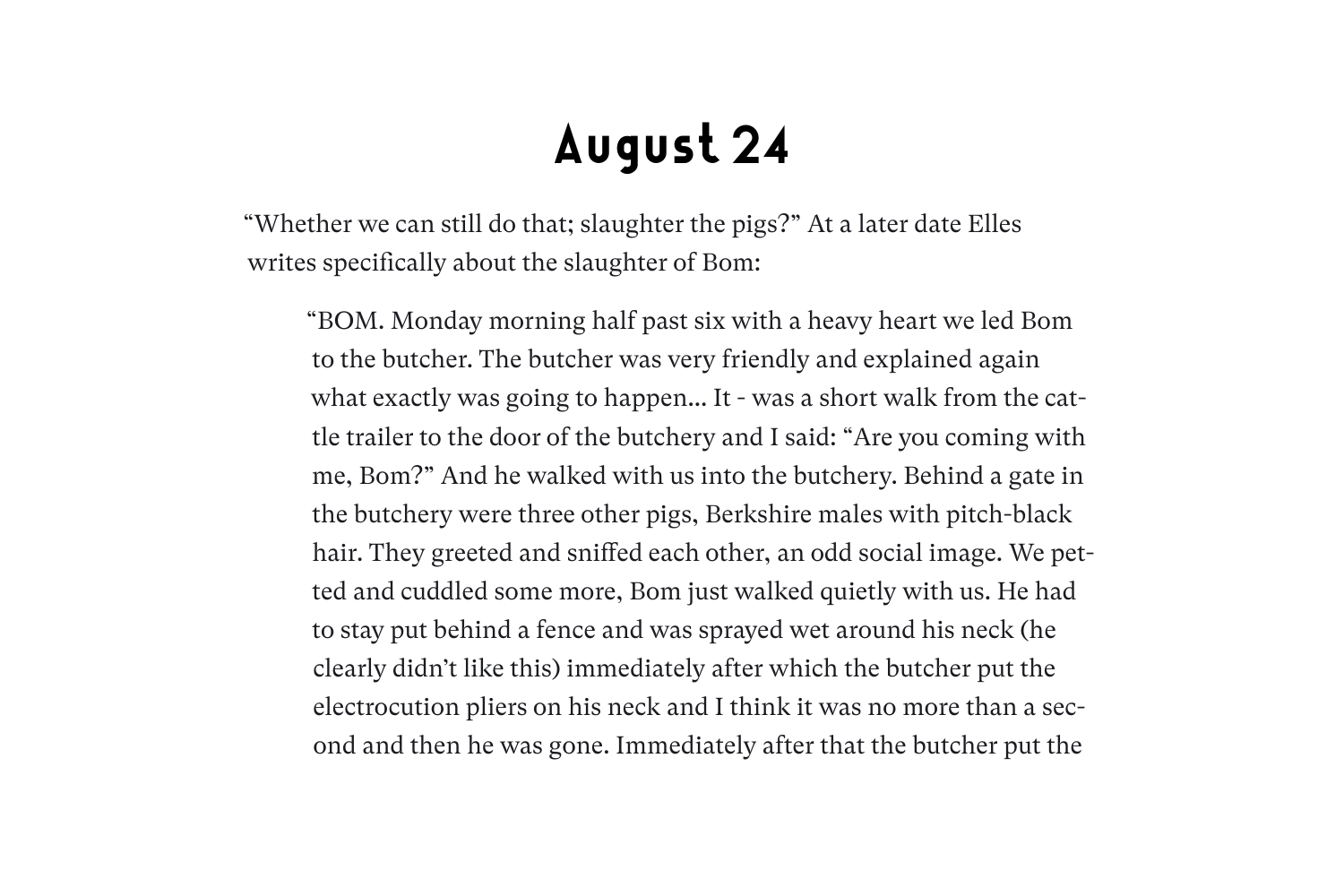knife to his throat and the blood was collected in a container. From that moment on he was really dead. Those few seconds were all consuming, and it was significant to feel that Bom had not been afraid for a second, made no sound and was completely calm, no stress. He was a pig with a blind faith in humanity, unfounded as it turns out. Now it's my turn next weekend to make the very best memorable preparations I've ever made and it's going to be a tribute to Bom. Bye Bom." Kiers, November 19, 2010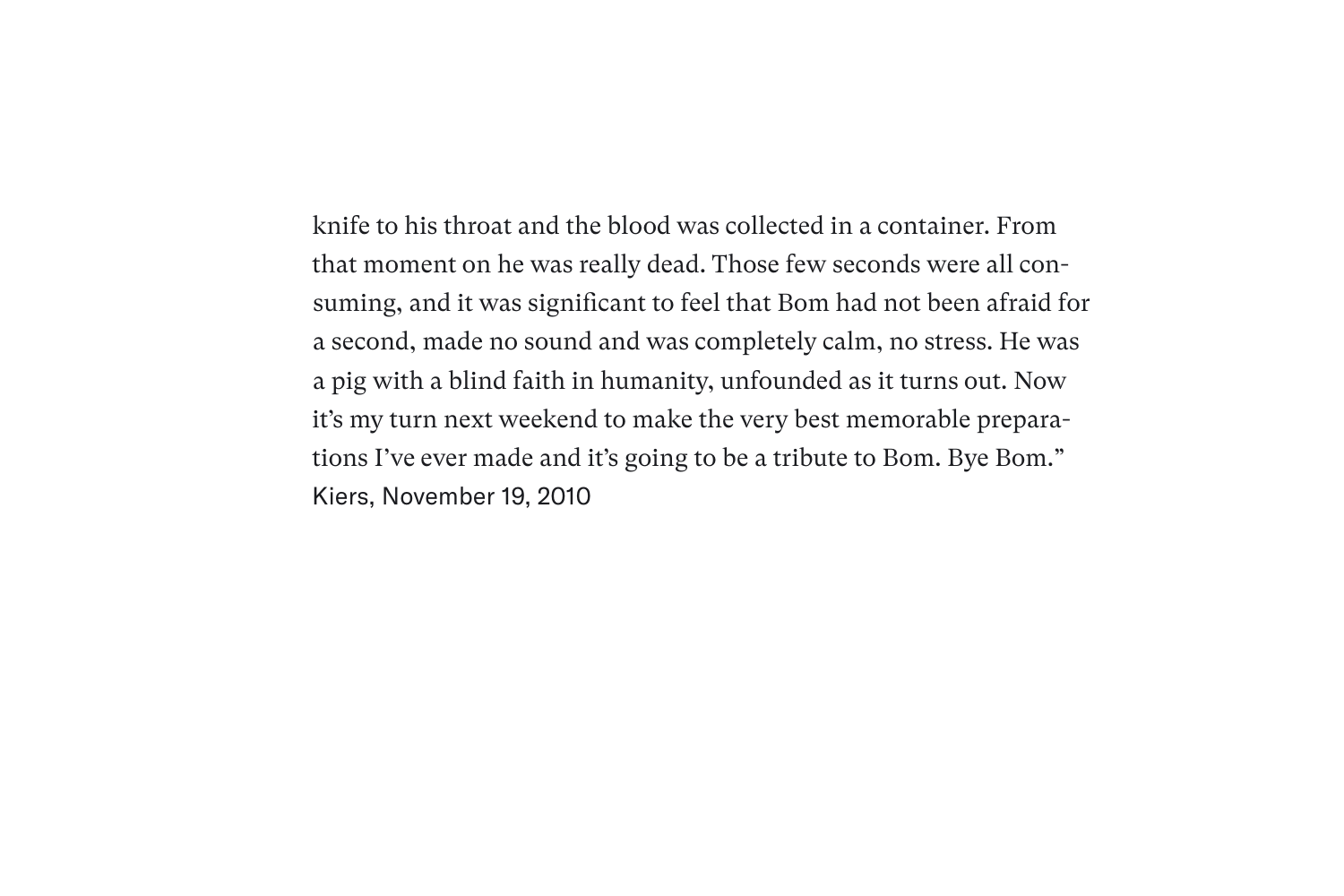Farm assistant Petra Derkzen provides us with even more context in her 24 hour report:

"As pigs for meat production, Alie, Anna, Rinus and Bom paradoxically contribute to the development of a meat taboo. Their visibility and cuddliness disrupts the separation between animal meat that we can now make and like to make, since meat production takes place out of sight in battery farms. The confusion fuels an age-old ambivalence that continues to take on new forms but will always remain as a phenomenon." Derkzen, 2011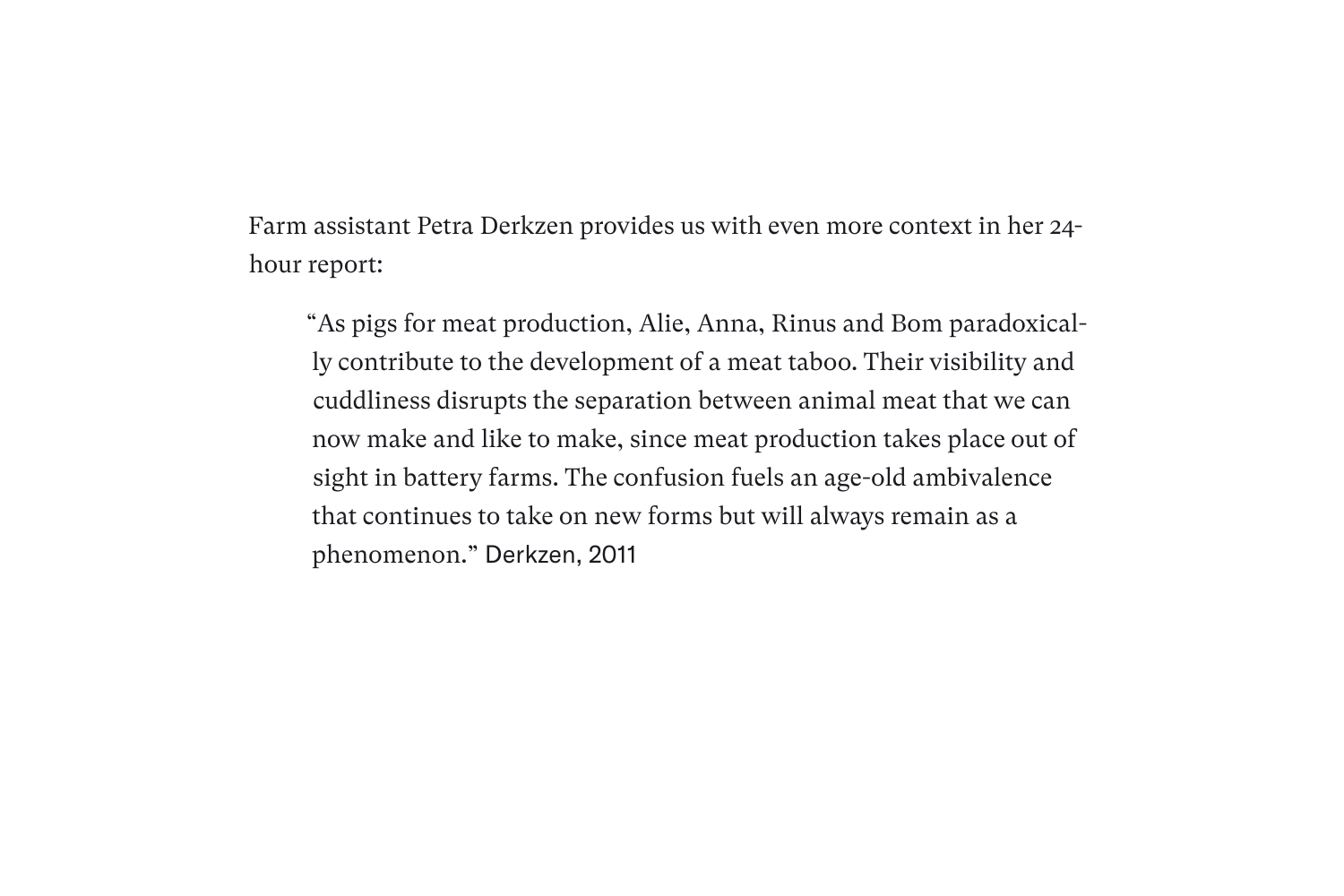# An Incomplete Cookbook Epilogue

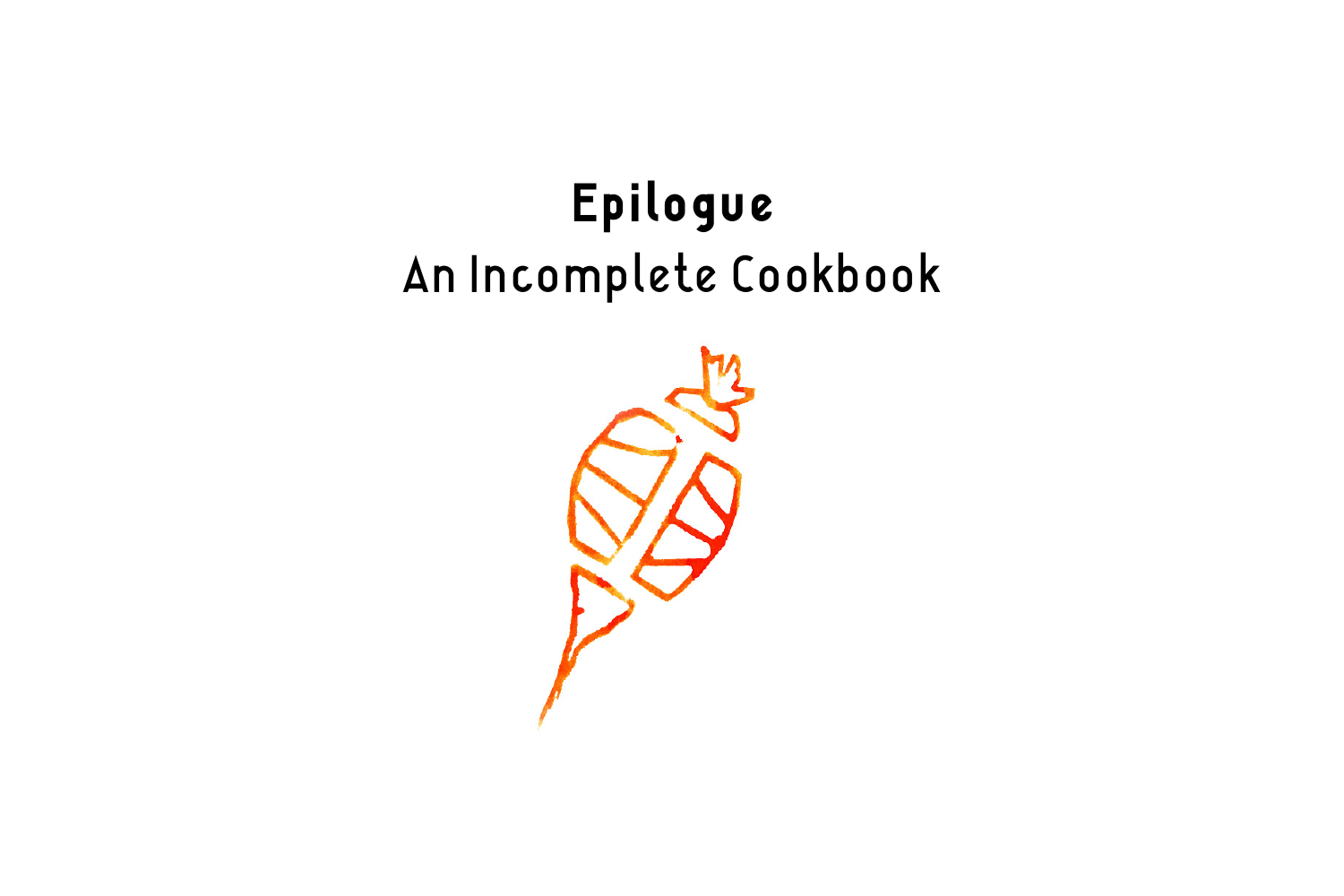At the end of the project, Elles and Sjef unpacked with 'A full natural day with Bunte Bentheimers, good food, farm assistants and art', as the press release states. 'Twenty-four hours on the border; the border between man and animal and the border between two countries'. The diner served at this occasion is recalled in the log but does not contain any instruction in how to prepare it. Therefore we have translated it in the manual as an incomplete cookbook.

To our great regret we were unable to find the notebooks in which Elles wrote her notes and recipes. Her collection of cookbooks is still there, although damaged by the fire. We know in general terms from which cookbooks Elles got her inspiration, and there are a number of good starting points for certain recipes. While compiling this book, we went into the kitchen in search of her dishes as we remember them. Tasting, cutting, cooking, trying out and discussing it together produced knowledge.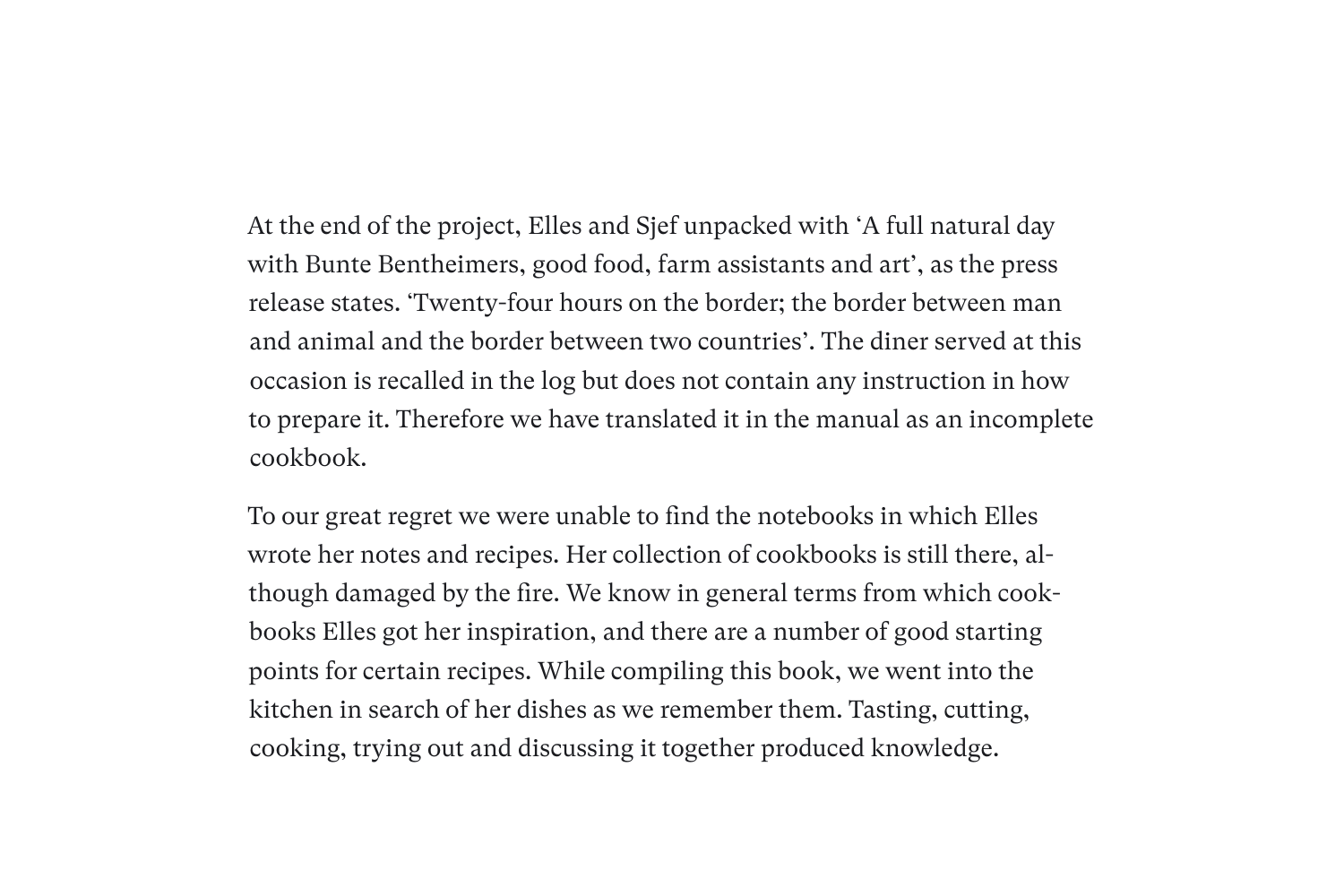Cooking forced us to look for exactly where an ingredient comes from and whether it is in season at all at the moment. This incomplete cookbook is an invitation to all to go into the kitchen thinking of Elles with the recipes of that vegetarian diner with the pigs. Elles' cooking cannot be reduced to a handful of herbs and a recipe for soup with salad. Her work was to create edible 'relationscapes' in which the dishes could travel with her and take on a local form over and over again. We strive to make this cookbook more complete together with others in the future.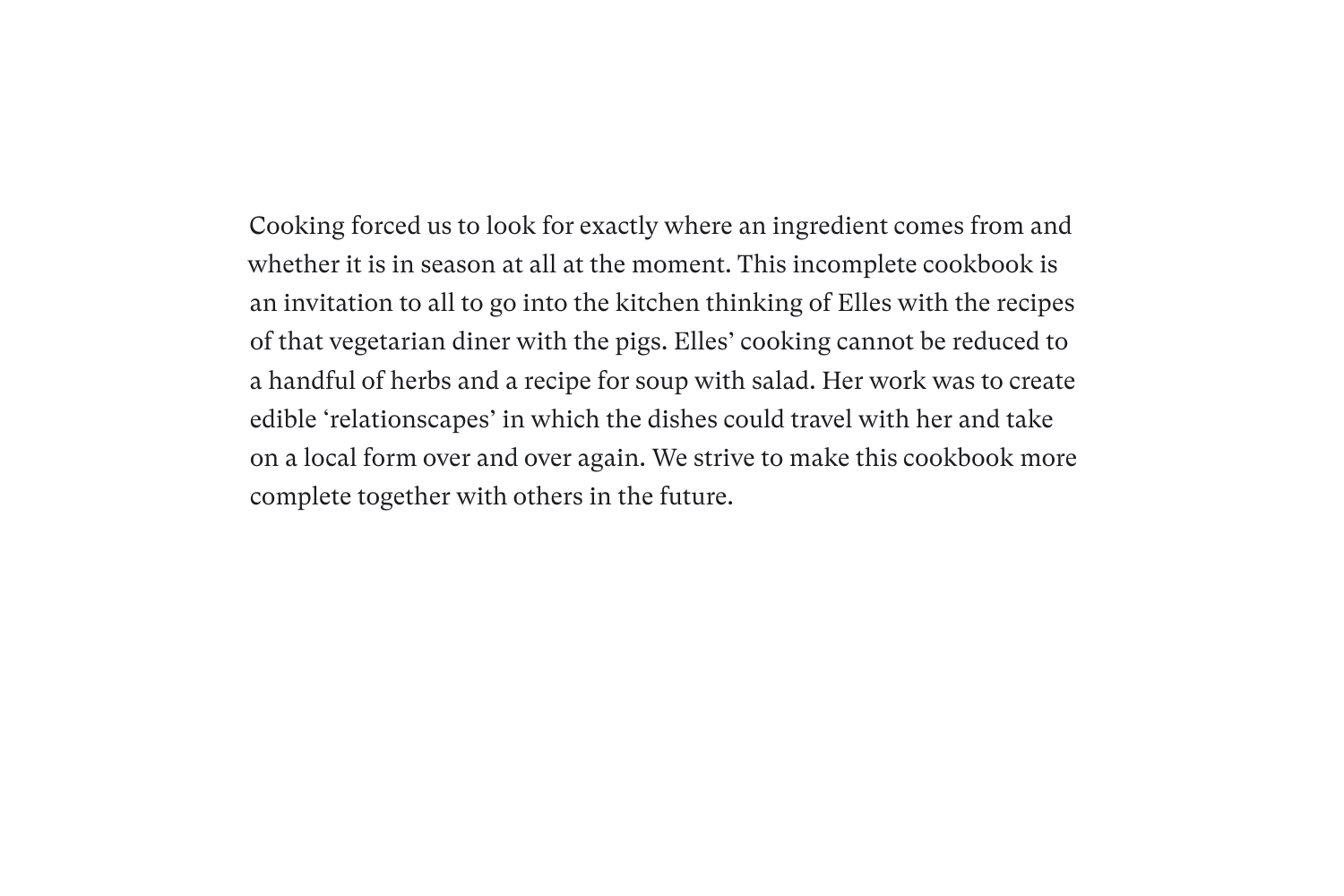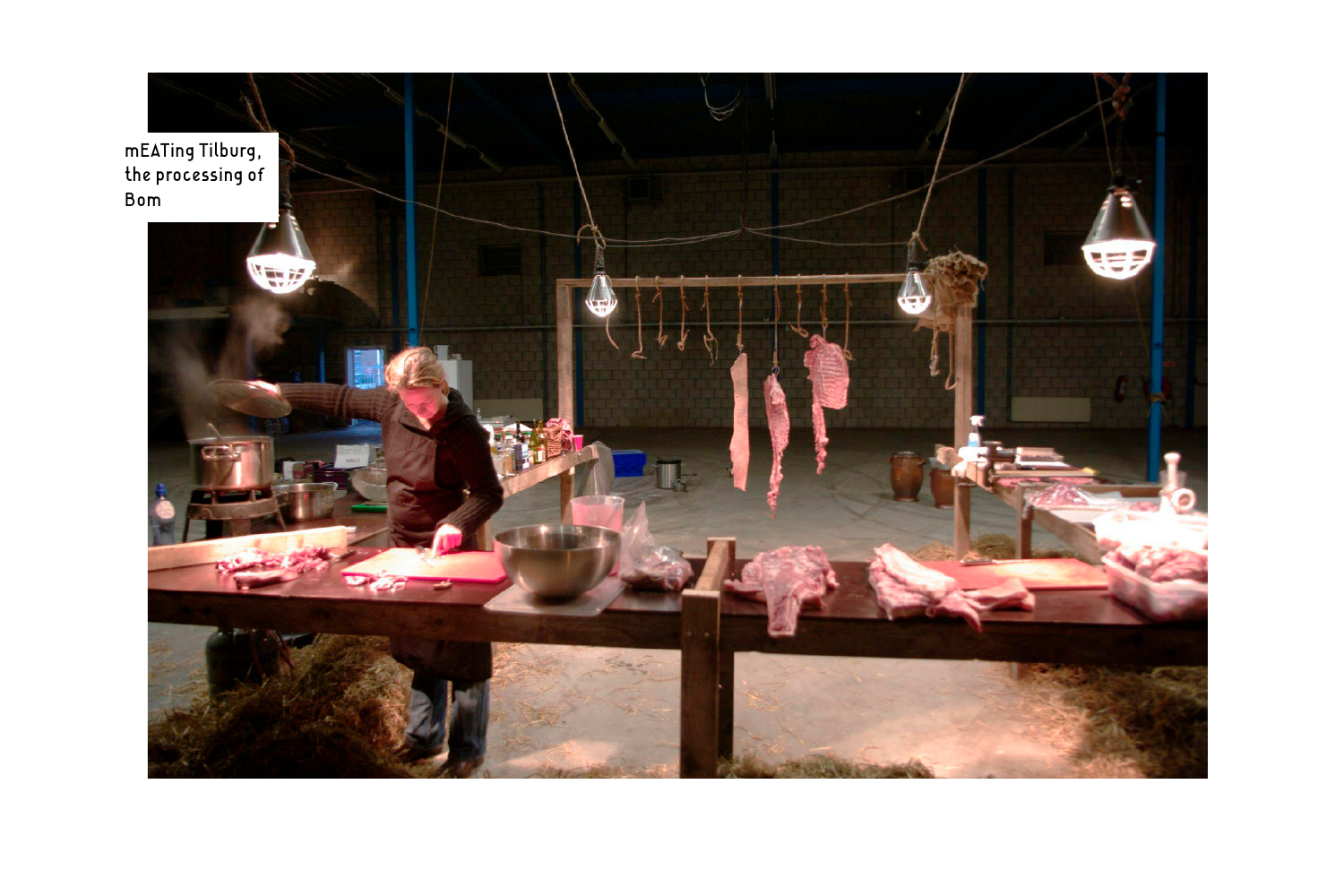'Preparing a dish is creating using all senses: I see, taste, smell, feel and hear. Preparing food is also about power, sex, sensuality, intimacy, vulnerability and femininity.

Elles Kiers